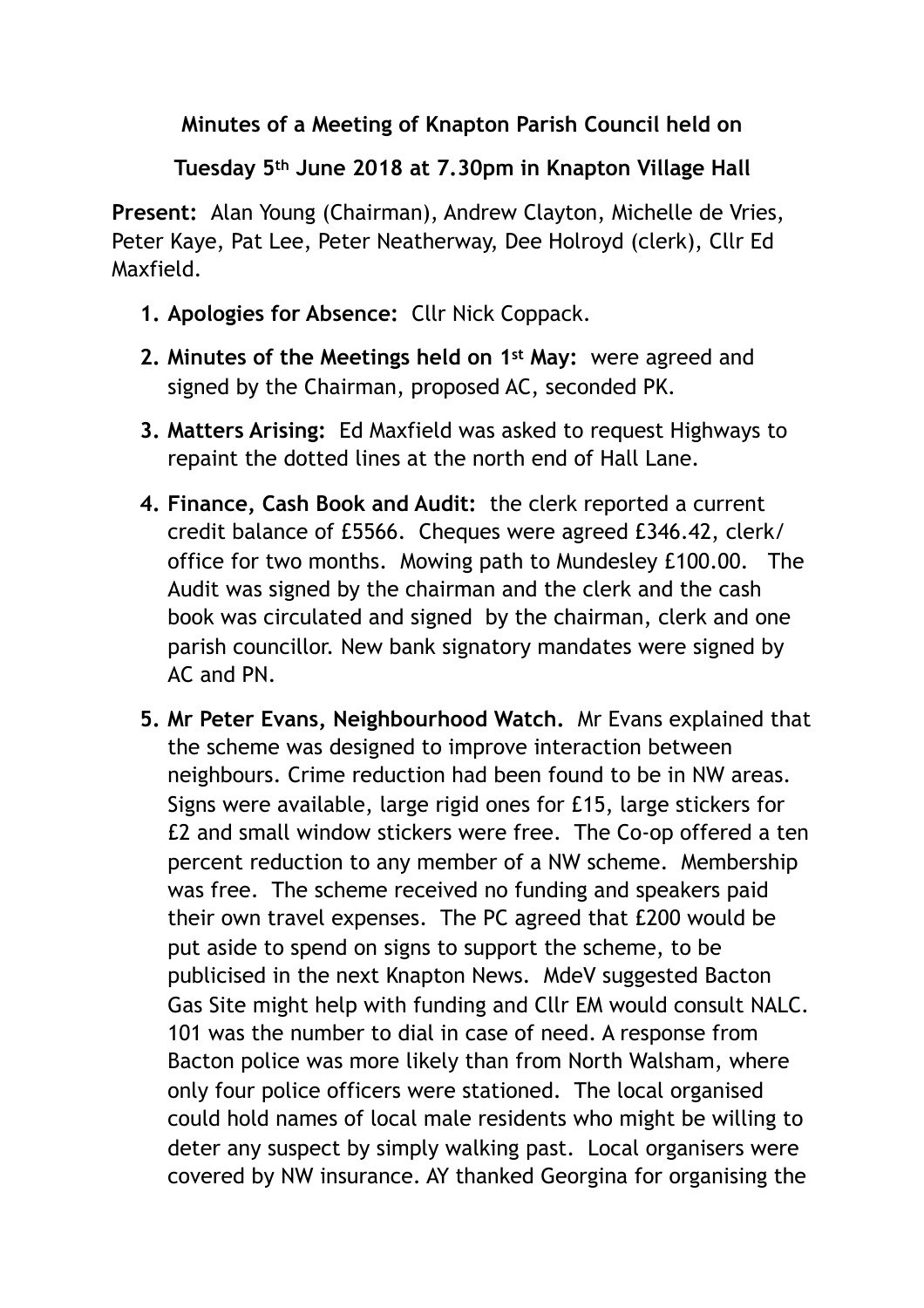visit from Mr Evans and Knapton`s Neighbourhood Watch scheme. Mr Evans was thanked for his talk and left the meeting.

- **6. Land off School Close, PF/17/1675:** AY asked whether everyone knew about the Planning Committee meeting on 15th May, where permission to build 14 houses on the land, had been granted. Minutes to be available on 15th June. MdV would like to know the names of those who voted against the scheme, so they could be thanked. An archeological dig had been carried out, a few artifacts found and sent away for expert identification. More would be known in about the end of June. AY had received a call from the architect for the scheme, Richard Pike. There had been discussion about more flint being used and leaving the 71trees planted in memory of people of Knapton. AY had had been asked about the positions of specifically dedicated trees. It was not certain one existed. MdV said the letters of protest sent to NNDC had at least achieved some improvements in the scheme . AY had written to John Dougan (NNDC) about Section 106 agreement to confirm that all houses to be built would be affordable homes not to be sold on the open market. MdV was concerned that, due to parking in School Close, a fire engine would not be able to pass. Apparently in emergency, a fire engine would push cars aside. PK thanked all those who had spoken at the Planning Committee meeting on 15th June.
- **7. Madra Lease:** nothing to report. The meeting closed to allow discussion on continuing removal of trees and other activities being carried out on the land behind school close, belonging to the PC. This was currently being mown by Madra. It could not be sold and Madra had an obligation to replace the fence between the land and that owned by Madra, if they wished to give up the land. Georgina Neatherway asked whether the Madra land could become a caravan site. MdV suggested approaching the Charities Commission.